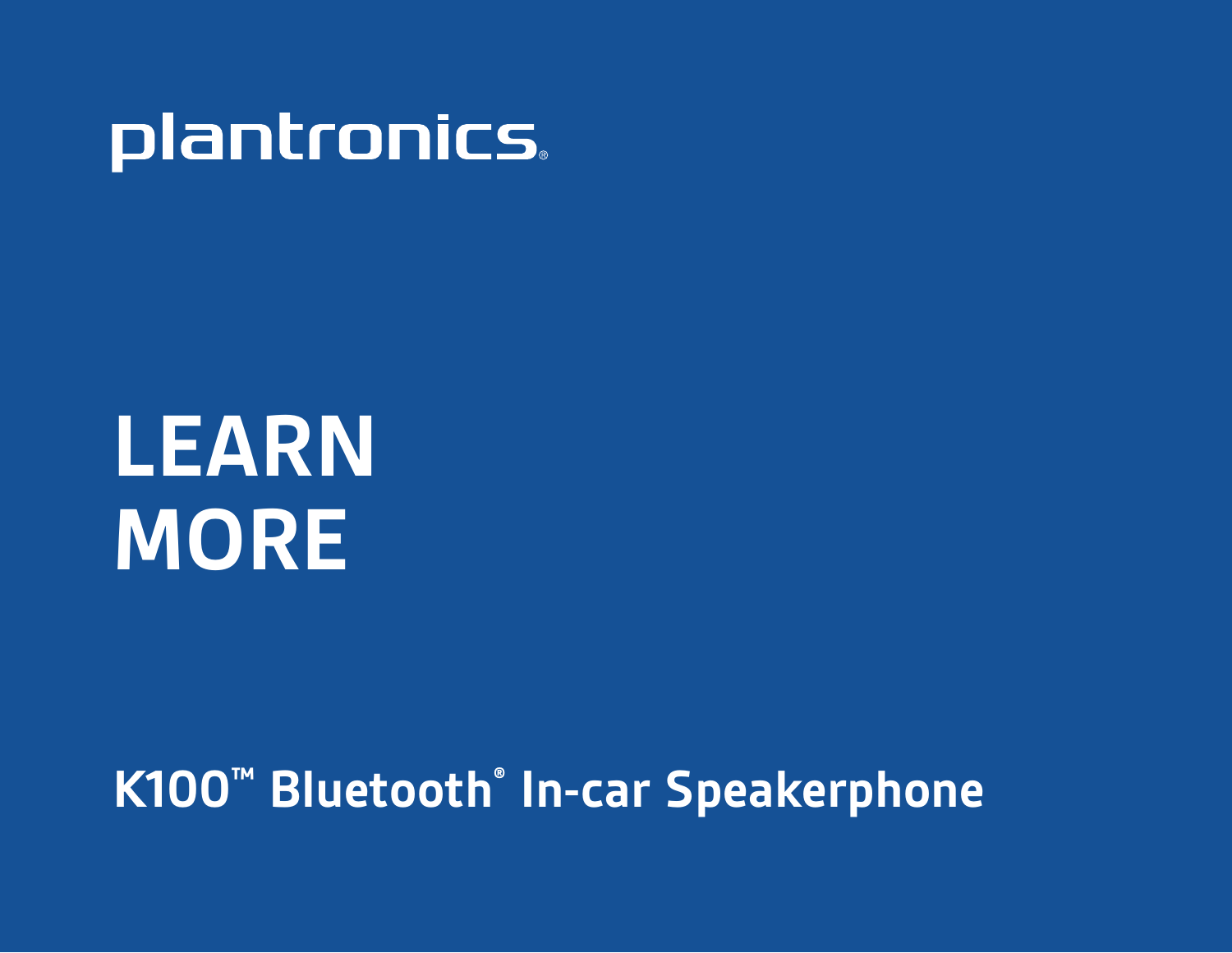### **TAKE A GOOD LOOK**

### **MULTI-FUNCTION BUTTON**

- Power on or off (3- to 4-second press)
- Take a call or end it (1 tap)
- Redial (2 taps)
- Transfer audio to or from phone during call (3-second press)
- Reject a call (press and hold until you hear a single tone)
- Initiate phone's voice-dialing (2-second press until second tone is heard)
- Activate manual pairing (with power off, press and hold until LED flashes red/blue)
- **Reconnect** (1 tap)
- • Enable/Disable Missed Call Indicator (1 tap)

#### **FM BUTTON**

- FM transmit on or off (1 tap)
- Find FM channel (press and hold until station option is announced)



### **LED**

- Charging (solid red)
- Powering on or off (2 blue or red flashes)
- FM transmission (2 purple flashes)
- Missed call (1 purple flash)
- Pairing mode (red/blue flashes)

### **VOLUME WHEEL**

- Increase volume (rotate clockwise)
- Decrease volume (rotate counterclockwise)

### **MUTE BUTTON**

- Mute on or off (1 tap)
- • Night mode: LED on or off (2-second press until tone is heard)

### **MICRO USB CHARGING PORT**

- With micro USB or car charger:
	- 2.5 hours (100% charge)
- • Best performance when fully charged

Be safe! Please read the safety guide before using your new speakerphone.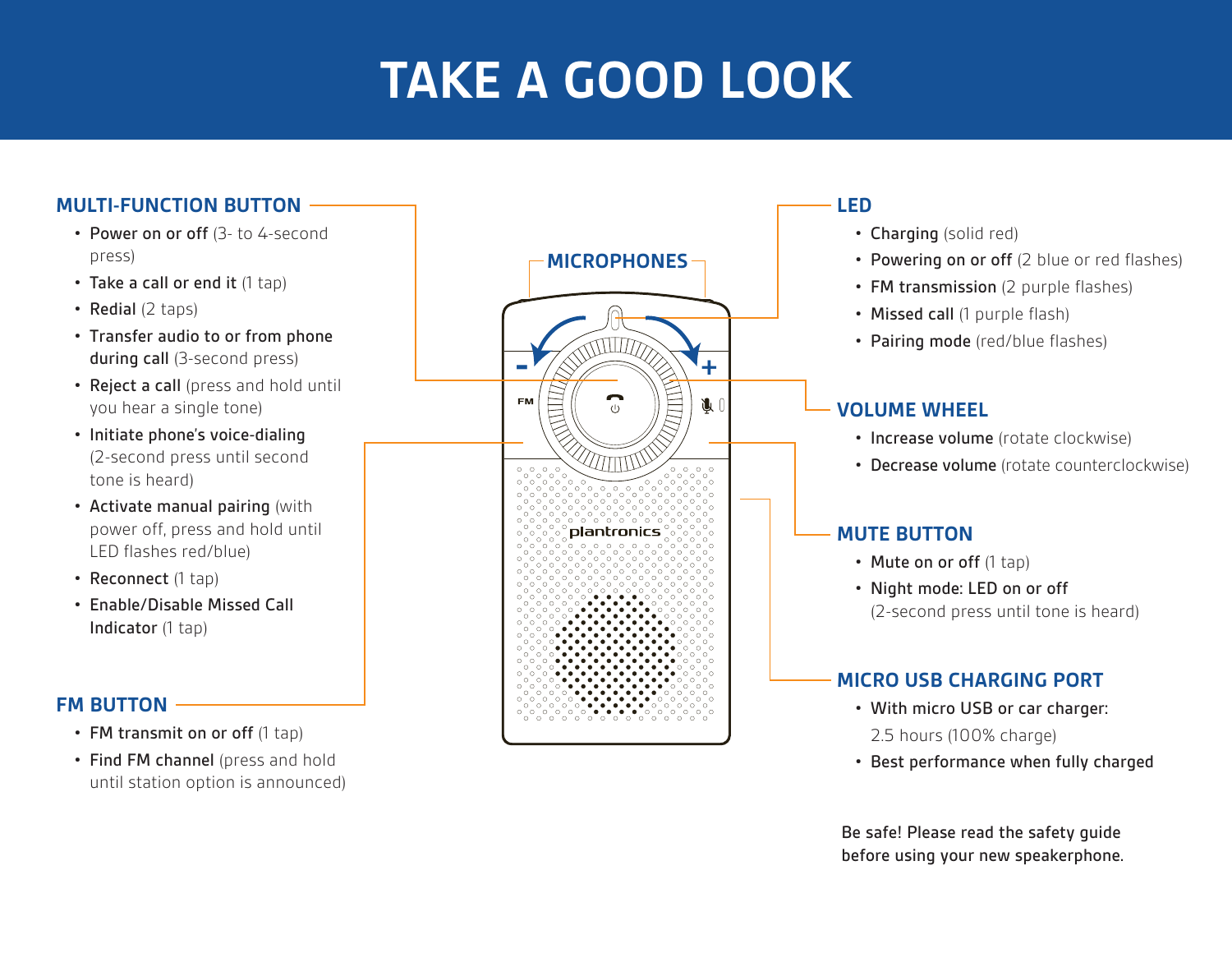### **CONNECT TO YOUR PHONE**



"Pairing" is the process that connects the speakerphone to your phone. You can pair more phones but can have only one active connection at a time.

### **1. READY**

Activate the Bluetooth feature on your phone, then use the phone's settings to add/search/discover new Bluetooth devices.

iPhone: Settings > General > Bluetooth > On (starts the search for devices)

#### BlackBerry® smartphone:

Settings/options > Bluetooth: On > Search for devices

#### **VIDEO TUTORIAL FOR USA:**

<www.plantronics.com/pairing>



### **2. SET**

#### First Time:

With speakerphone turned off, activate Bluetooth pairing mode by pressing and holding the Multifunction button to turn on speakerphone. The LED flashes red/blue to indicate pairing mode.





### **3. CONNECT**

Select "PLT\_K100" from the list of Bluetooth devices shown on your phone.

If the phone asks for a passcode, enter four zeros (0000). You may see \*\*\*\* on screen.

Some phones also ask to confirm the connection after pairing.

The speakerphone LED will stop flashing red/blue once your phone is successfully paired/connected.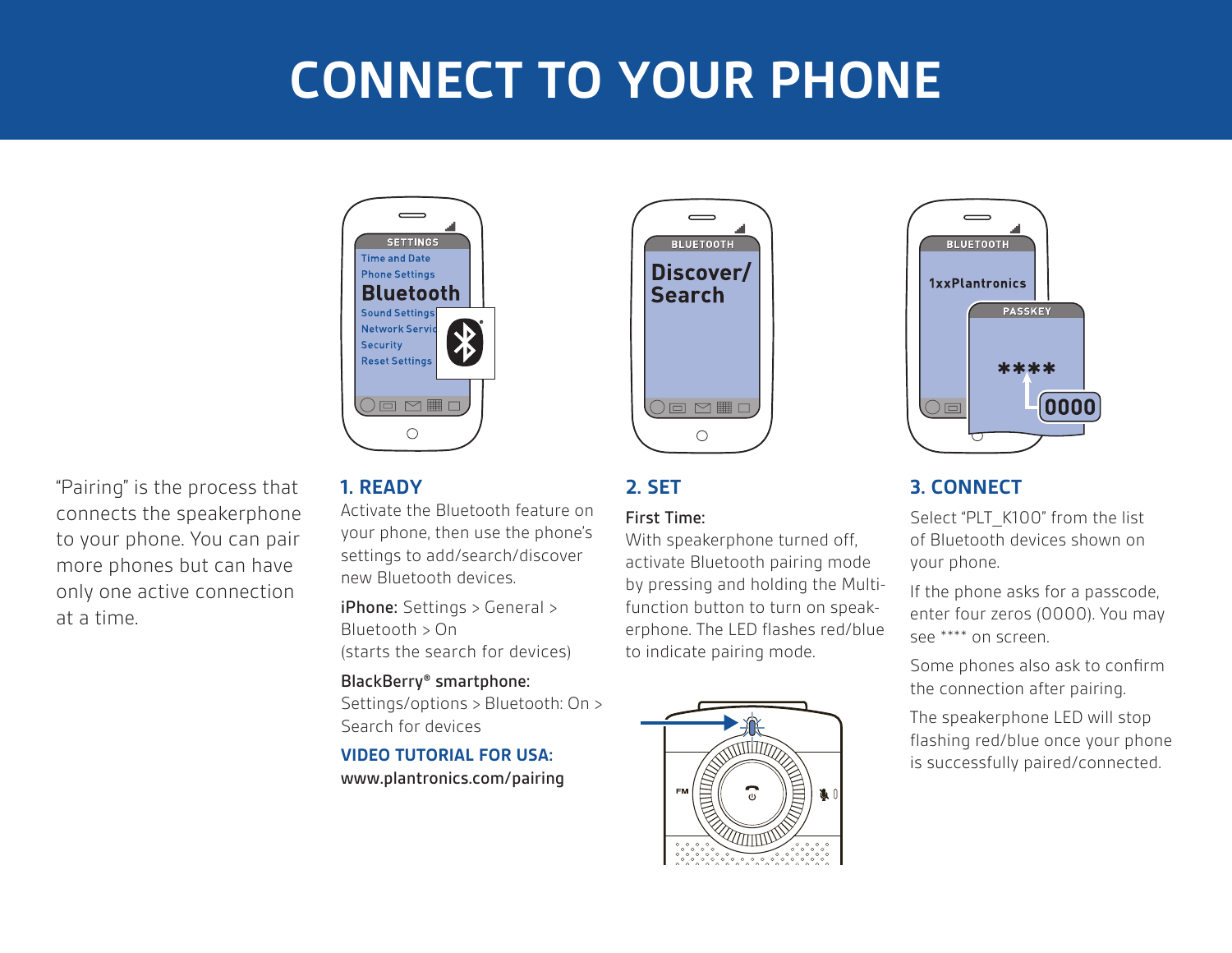### **HEAR CALLS THROUGH YOUR CAR STEREO**

You can listen to calls through your car stereo speakers by transferring the audio from the speakerphone to one of five FM channel options:

88.3MHz

88.7MHz

89.1MHz

89.5MHz

89.9MHz

If your phone is A2DP-enabled you can also hear streaming audio like GPS instructions and music through your car speakers.

We recommend that you transfer audio to an FM channel before you start driving, and that you make a routinely clear channel a preset on your stereo.



*Suggested placement*

#### **1. READY**

Ensure that your phone and speakerphone are powered on and connected.

**2. SET**

Press the FM button to enter FM transmit mode. The FM transmit channel will be announced.

### **3. CONNECT**

Manually set your radio to the announced FM channel. You are now ready to transmit calls and streaming audio like GPS directions from your phone to your car stereo.

If a radio station suddenly takes over the FM channel, tap the FM button to quickly redirect the audio back through the speakerphone.

To find another FM channel, while FM is turned on, press and hold the FM button until another channel option is announced, then tune your radio to the new channel.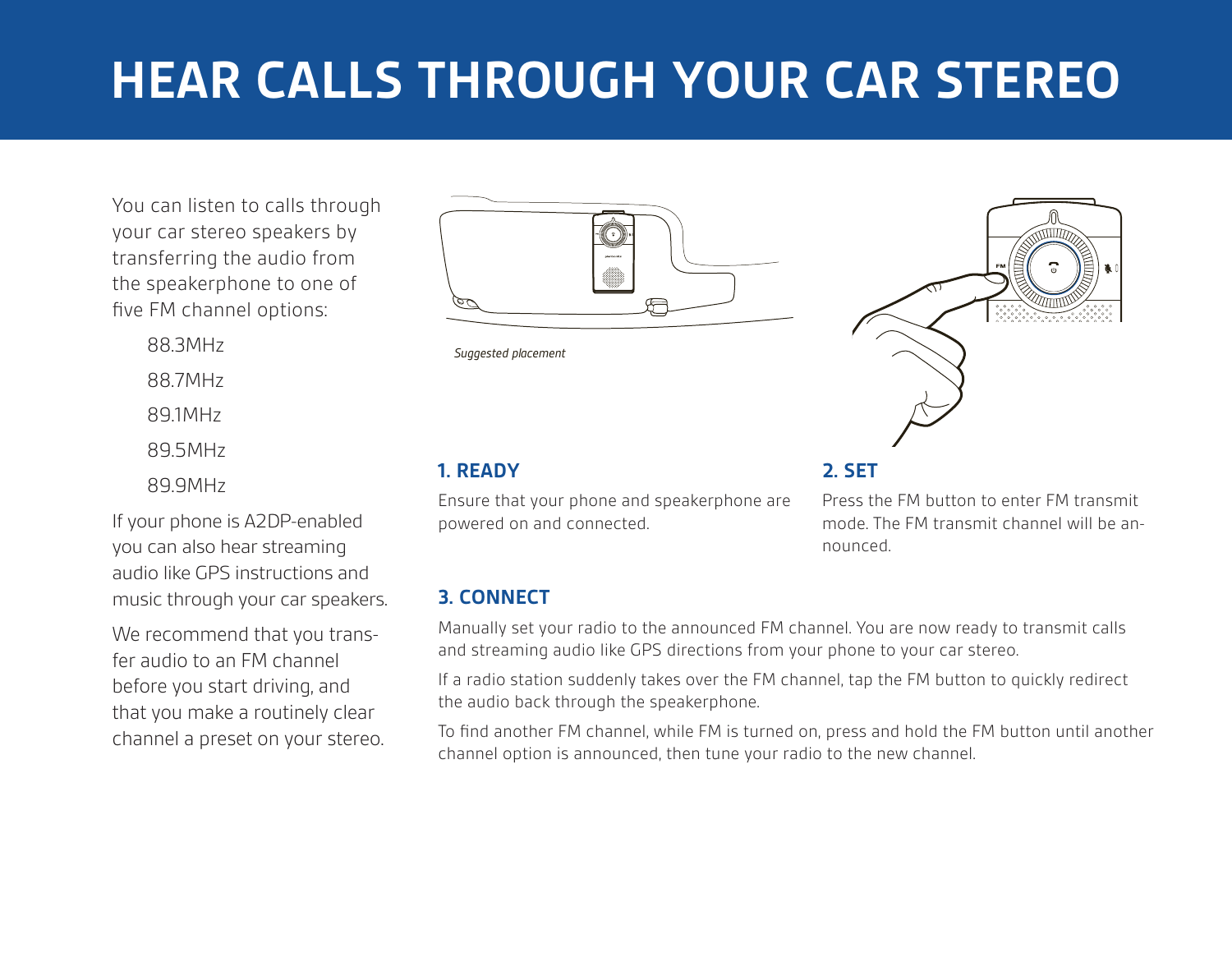### **LISTEN TO THE VOICE**

This speakerphone announces various status alerts when you power on/off, run low on talk time, or lose/reconnect the Bluetooth connection to your phone.

| <b>WHAT YOU'LL HEAR</b> | <b>WHEN YOU'LL HEAR IT</b>                                                                                       |
|-------------------------|------------------------------------------------------------------------------------------------------------------|
| Power On                | After pressing the Multi-Function button for 3 to 4 seconds                                                      |
| Power Off               | After pressing the Multi-Function button for 3 to 4 seconds                                                      |
| <b>Battery Low</b>      | When you have less than an hour left before the battery<br>must be recharged                                     |
| Pairing                 | While the speakerphone and phone are trying to pair/connect                                                      |
| Pairing Incomplete      | After the speakerphone and phone tried to pair but failed                                                        |
| <b>Lost Connection</b>  | When the phone and speakerphone lose the Bluetooth connection                                                    |
| <b>Call Terminated</b>  | After ending a call or when using the call back feature through<br>visual voice mail                             |
| <b>Volume Maximum</b>   | After reaching the highest volume setting                                                                        |
| Connected               | After turning the speakerphone on or reconnecting a dropped<br>Bluetooth signal                                  |
| Mute On                 | After tapping the Mute button                                                                                    |
| Mute Off                | From muted, after tapping the Mute button                                                                        |
| FM ON Channel XX.X      | After tapping the FM button, FM transmission turns on and the<br>voice announces the current station it is using |
| <b>FM Channel XX.X</b>  | After pressing and holding the FM button, the voice announces<br>the channel it now uses                         |
| <b>FM Off</b>           | From on, after tapping the FM button to turn transmission off                                                    |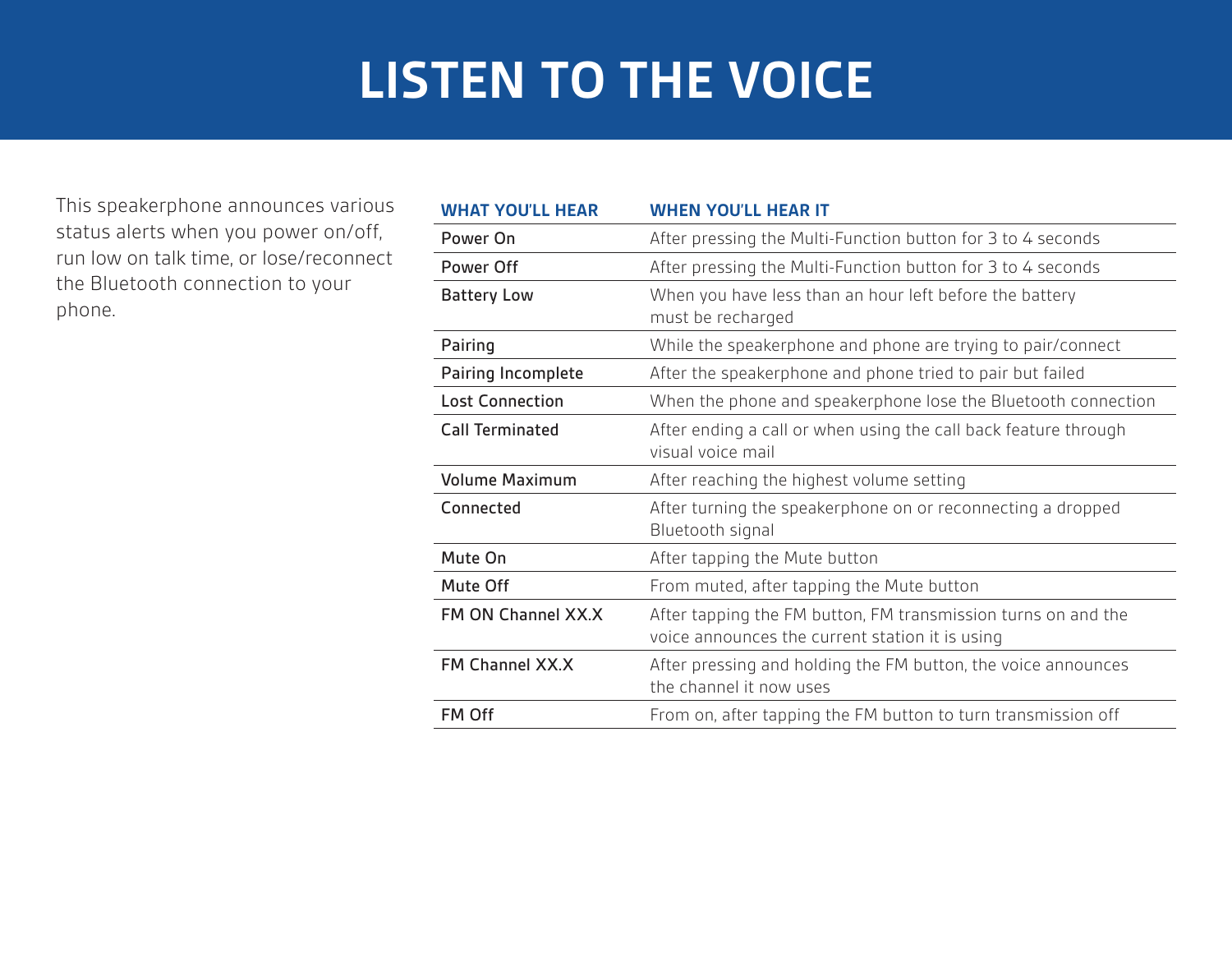### **TIPS**

#### **Keep Your Eyes on the Road:**

The controls are easy to find with your fingertips without looking for them.

Before driving, reach up and familiarize yourself with the controls so you can keep your eyes on the road when a call comes in.

- The notched Volume wheel is easy to feel.
- The Multi-function button is inside the wheel.
- The Mute button has a raised notch.

### **Avoid a Dead Battery:**

Remember to power off the speakerphone when you exit your car. If you forget, the speakerphone will automatically turn off after 90 minutes of not having an active connection.

#### **Protect Your Hearing:**

You can adjust the volume faster by turning the volume wheel faster. To adjust the volume a small amount, turn the wheel slowly.

#### **Learn to Share:**

When powering on, the speakerphone searches for the last connected phone.

If the last connected phone is not within range, or the Bluetooth feature is turned off on the phone, then another phone within range that has been previously paired with the speakerphone can be connected by tapping the Multi-function button.

### **Turn the LED On or Off:**

For comfortable night driving, you can turn the lights on or off by pressing and holding the Mute button for 2 seconds until you hear a tone.

### **Listen to the Voice:**

This speakerphone says various status alerts when you power on/off, lose/ reconnect the Bluetooth connection to your phone, or change FM channels.

### **Sound Your Best:**

Clip the speakerphone to your visor where the two microphones, located on the top of the unit, can be closest to your face so you can speak in a normal tone of voice and be heard.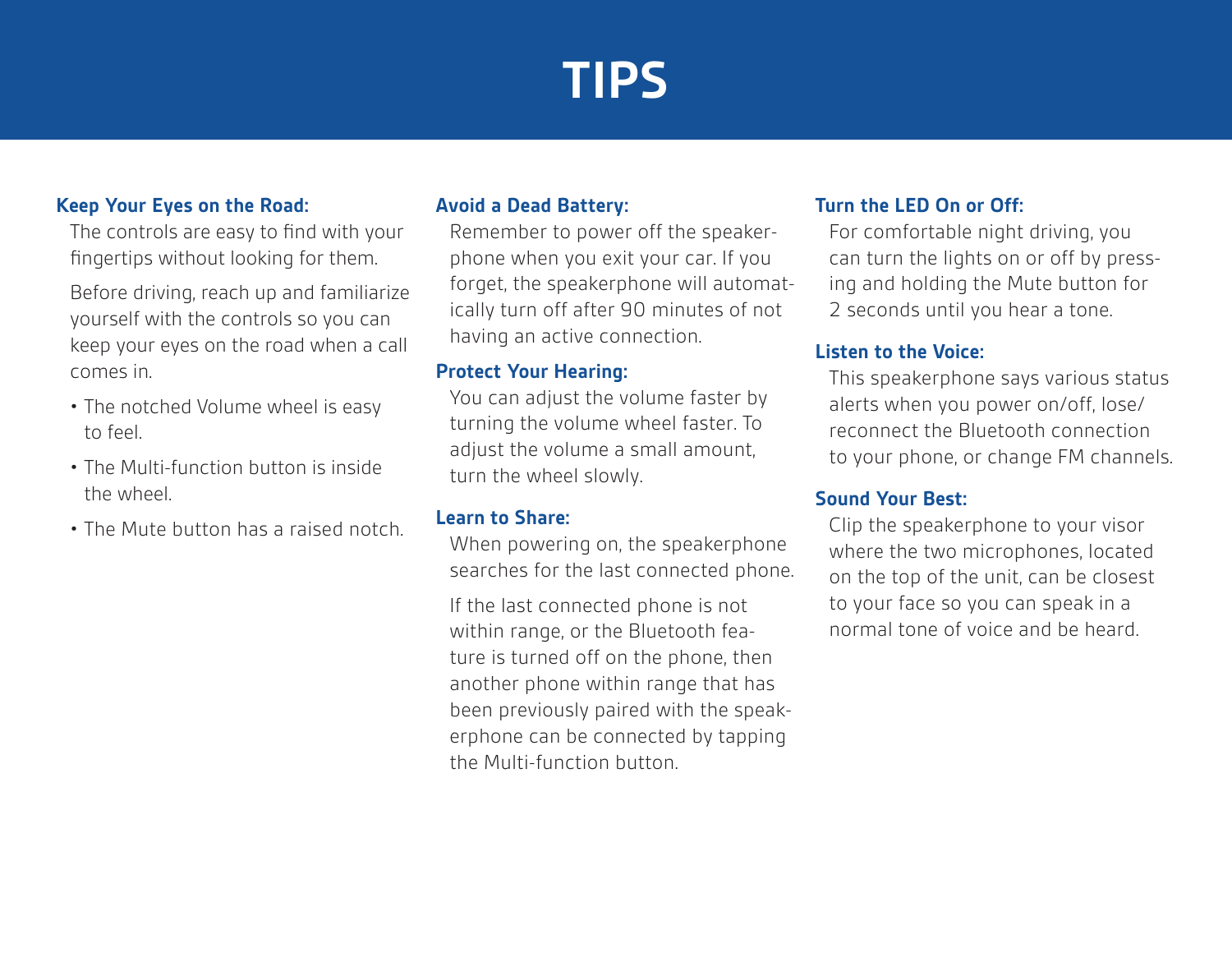### **SPECIFICATIONS**

| <b>Talk Time</b>                                      | Up to 17 hours                                                                    |
|-------------------------------------------------------|-----------------------------------------------------------------------------------|
| <b>Standby Time</b>                                   | Up to 15 days                                                                     |
| <b>Operating Distance (Range)</b>                     | Up to 33 feet from phone                                                          |
| Speakerphone Weight                                   | 92 grams                                                                          |
| <b>Speakerphone Dimensions</b>                        | $120 \times 60 \times 16.5$ mm (without clip)                                     |
| <b>Charge Connector</b>                               | Micro USB connector                                                               |
| <b>Battery Type</b>                                   | Rechargeable, non-replaceable Lithium-ion polymer                                 |
| Charge Time (Maximum)                                 | 2.5 hours to full charge                                                          |
| <b>Power Requirements</b>                             | 5V DC - 500mA                                                                     |
| <b>Bluetooth Version</b>                              | 2.1 with EDR and eSCO                                                             |
| <b>Bluetooth Profiles</b>                             | Hands-Free (HFP) 1.5, Headset (HSP) 1.1 and Advanced<br>Audio Distribution (A2DP) |
| Operating, Storage and<br><b>Charging Temperature</b> | 14°F - 122°F (-10°C - 50°C)                                                       |